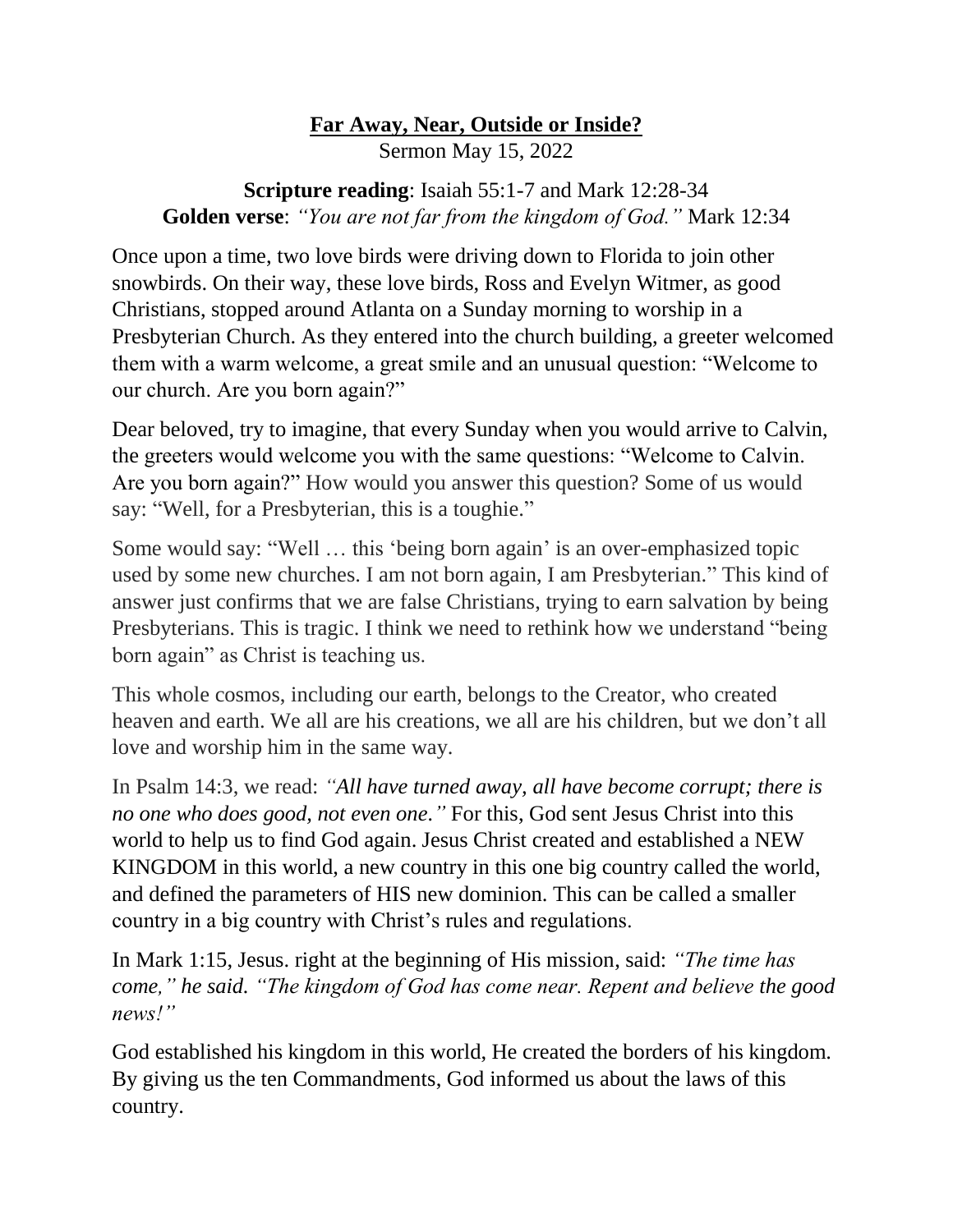God summarized the Ten Commandments in two commandments*: "Love the Lord your God with all your heart and with all your soul and with all your mind.' This is the first and greatest commandment. And the second is like it: 'Love your neighbour as yourself.' All the Law and the Prophets hang on these two commandments."* Matthew 22:37-40

Jesus Christ summarizes these two in ONE commandment before he was crucified: *"A new command I give you: Love one another. As I have loved you, so you must love one another. By this everyone will know that you are my disciples, if you love one another."* John 13:34-35

About the kingdom of God, Jesus Christ said two things: The Kingdom of God is here on this earth, and if we want to belong to God, if we want to enjoy all the benefits of God's protection, if we want to enjoy God's blessings, we have to become citizens of His kingdom. You can simply ask Jesus: Lord Jesus, I would like to be a citizen of your kingdom. I want to be part of you and your kingdom, I want to spend the rest of my life under your loving care, and I want to be part of those citizens who will be taken to heaven when the time will come.

Jesus Christ is calling you now, offering you His citizenship: *"Come to me, all you who are weary and burdened, and I will give you rest. Take my yoke upon you and learn from me, for I am gentle and humble in heart, and you will find rest for your souls. For my yoke is easy and my burden is light."* Matthew 11:28-30

When I came to Canada from Hungary, I was well received as an immigrant, a stranger. When I wanted to be a Canadian, I was asked to study all those laws and rules that a Canadian has to follow and obey. Then, I had to go through an exam to prove I knew all the information I needed to live accordingly in Canada and I knew the rules I have to follow. (On that exam, my wife got 100%. I got only 95%.) A few weeks later, we were invited to a nice ceremony, where we took the oath and we were received as Canadian citizens.

Our Lord Jesus Christ is inviting us to come and be part of his kingdom, to be saved, to be washed from all our sin, to enjoy all the privileges which come with the new status. Those who entered into his Kingdom are called CHILDREN OF GOD, and one day they will inherit his heavenly glory.

How can we receive this citizenship? No one can enter the kingdom of God without contact with his king. We have to accept Jesus Christ as our King and Saviour. We have to ask for his forgiveness for all our sin. We have to offer our life and services to him, and we have to decide to follow him faithfully, to love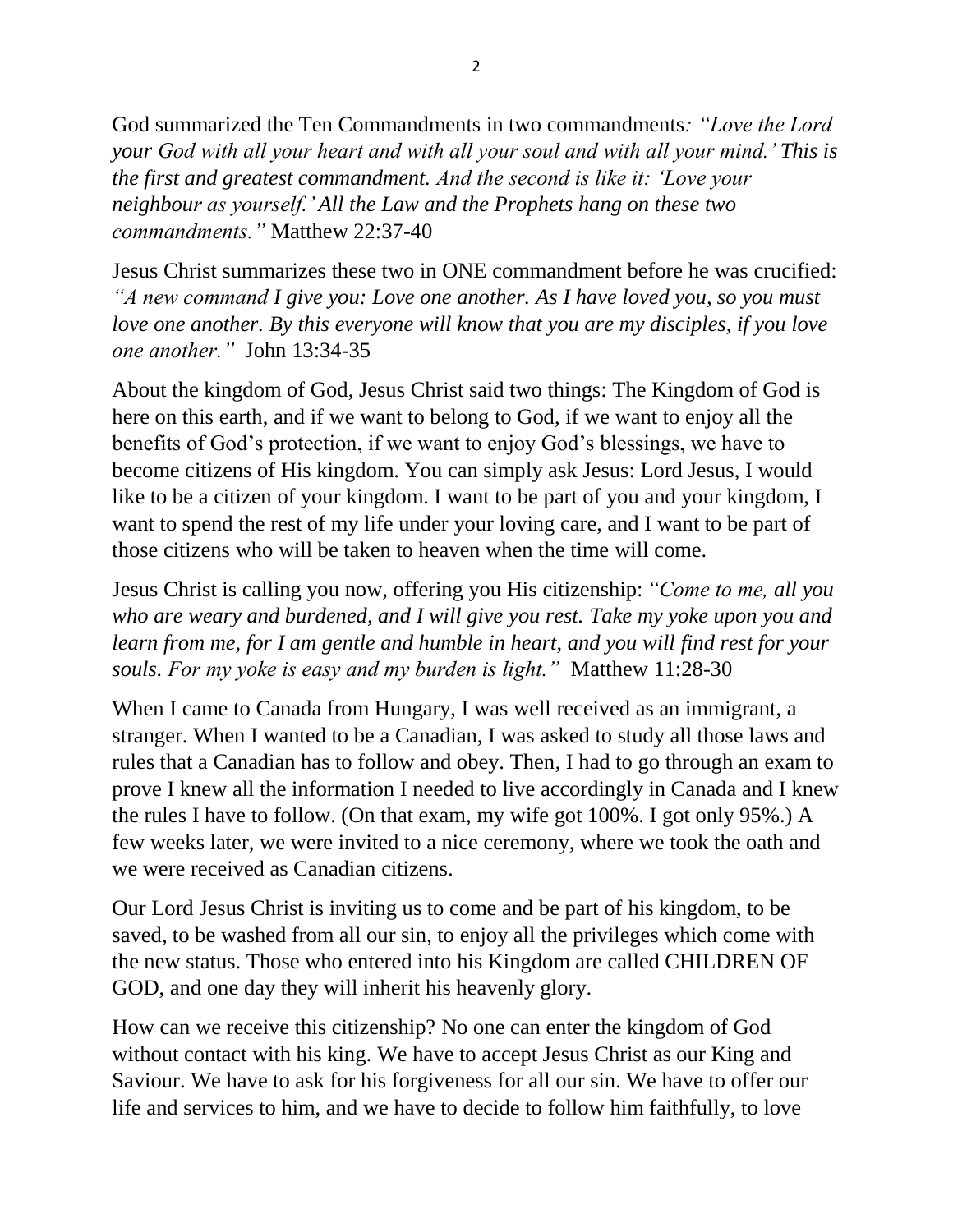him with all our hearts, minds and souls. We don't have to be perfect to be received into his Kingdom, and we don't have to know everything about God. Christ Jesus will make us whole, and he will teach us step by step about what we have to know.

Those who are entering into his kingdom on earth are called "born again", starting a NEW LIFE in Christ and with Christ. They are accepted by Christ and they accept Christ's rules. They are not sinless, but their sins are forgiven. They are not perfect, but they are guided by the Holy Spirit. They receive strength not to sin as much as before.

My question is: Where are you right now compared to God's kingdom? Are you far away from his Kingdom? Are you close to his Kingdom? Are you still outside of the border of his Kingdom? Or, are you IN his Kingdom? Far away? Close? Still outside? Or inside?

Jesus said that his kingdom is amongst us, on this earth, and he said that the kingdom of God is IN US.

What is very important to know about the kingdom of God is that it means both the presence of God and the rule of God. It is not a geographical area, but the presence of God in the spirit and inwardness of men. But there are conditions for that. The kingdom of God is Christ-dependent. This is why Jesus Christ announced at the beginning of his ministry that the kingdom of God arrived with him. If a person will come to a living relationship with the Father, the Son, and the Holy Spirit, the presence of God enters INTO into that person, and if he follows the Lord according to the Word and is filled with the spirit of God, God's dominion will be realized in his life.

To be part of the kingdom of God depends on your own judgment and choice. God does not force his rules over you, but you must accept them and submit yourself to his will, to his Spirit, and to his word. Please seek the kingdom of God and his righteousness, because then everything will be given to you.

The kingdom of God will come in a visible way, with the return of the Messiah. Christ will take all his children with him, all those who were part of his invisible dominion, who carried him in their hearts, who accepted his salvation, and they will be with Christ forever in his dominion.

But we have to be BORN AGAIN here and now, because we don't know when he will return.